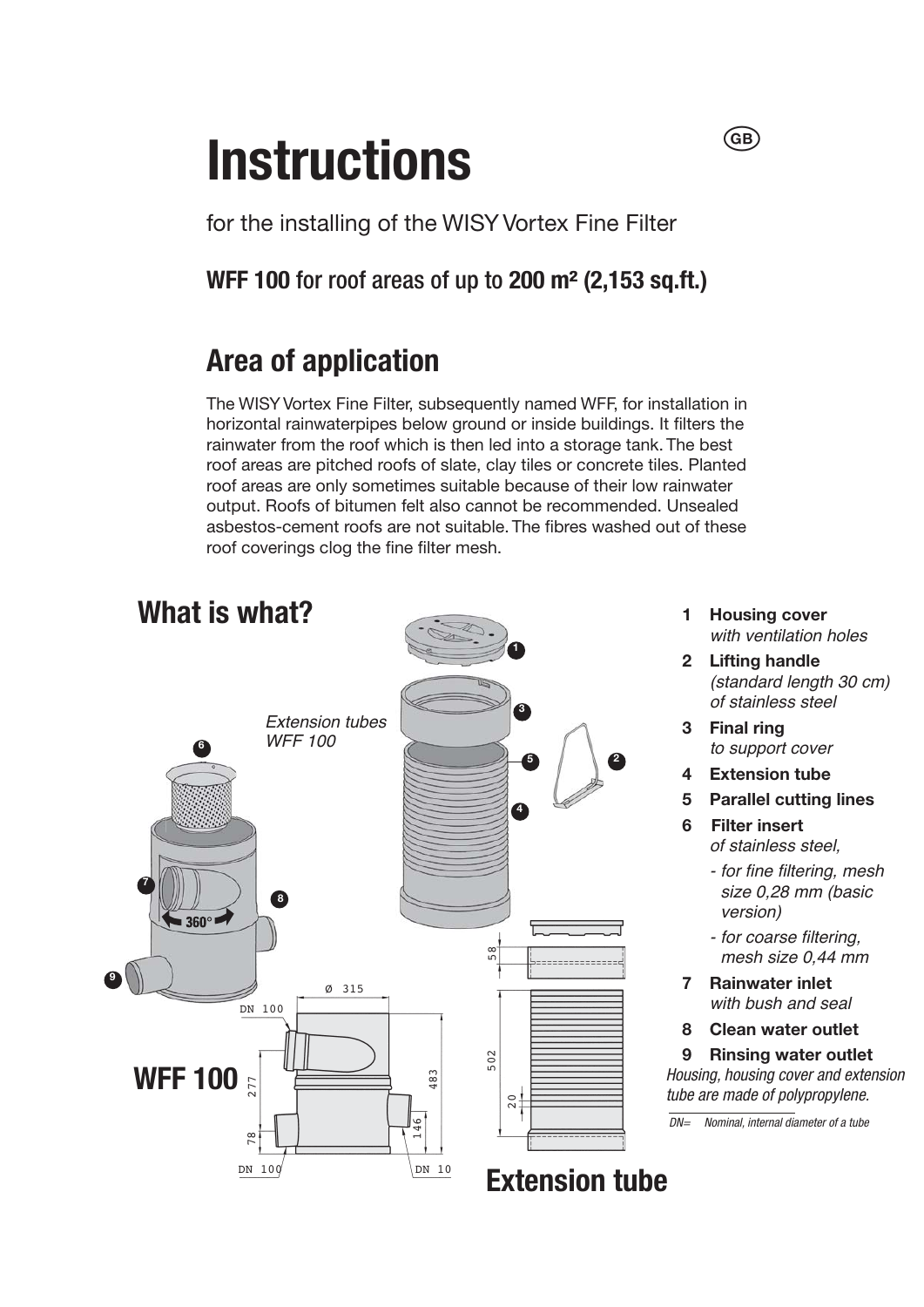## **Hints for the installation**

- OInstallation and connection sizes can be seen in the illustrations. The possible installation of an extension tube to raise the inspection opening is to be taken into account.
- OThe necessary depth will be reached in most cases with the extension tube contained in the basic version.
- Before installing in existing pipework it is to be checked whether a height difference between the rainwater inlet tube and the drain connection of 27mm for the *WFF 100*
- OThe difference in height between the rainwater inlet tube and the tube to the storage tank with the *WFF 100* 21 cm.
- OThe necessary depths of incoming and outgoing tube are to be determined in case of a new planing. A *"Settling length"* of at least 50 cm is to be planned for this in front of the rainwater inlet.



- OThe nominal size of the drain pipe may not be less than the nominal size of the rainwater inlet pipe, so that there is no restriction in the WFF cross-section.
- $\bullet$  If the installation conditions cannot be achieved, the WFF cannot be installed. In this case we recommend the WISY standpipe filter collector for installing into the rainwater downpipe.
- OTo ensure that the WFF can carry vehicles of up to 30 t (according to ATV test) an appropriately compacted subsoil or concrete slab is required.
- $\bullet$  Remove the transport packing cardboard from inside the housing.
- Carry out the excavation.
- OInsert the WFF and make the tube connections. Turn the rainwater inlet connection to the required position for this. *The WFF must be installed exactly vertical (use a water level).*  If necessary, insert an extension tube up to ground level and screw it on.
- OThe inspection opening can be adjusted to ground level by cutting along the saw slits of the extension tube with the help of an electrical pad saw or by hand with a metal saw.
- OThe use of the WISY final ring is important for a reliable and safe putting on of the housing cover. The final ring is placed either on the filter housing or on the extension tube, if this is in use. The final ring has to be screwed also with three screws.
- OFor larger depths, up to two further extension tubes can be assembled (accessories).